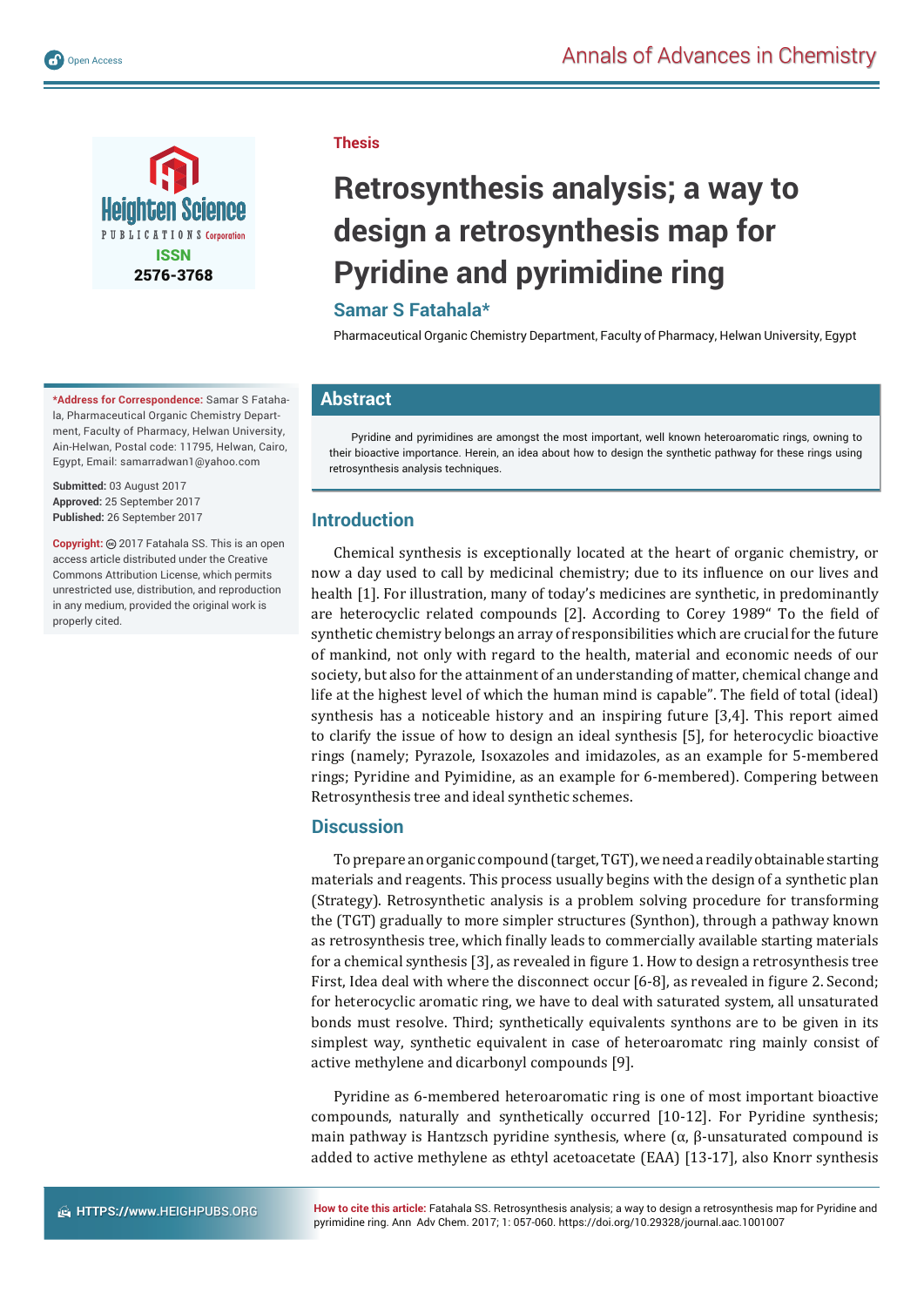

is available , by adding 1,5-dicarbonyl to heteroatom to give pyridine [18-20]. Micheal addition is also one of possible pathway [12,21]**.** Retrosynthesis tree of pyridine are discussed aside with its synthetically available pathways, is revealed in figure 3. Pyrimidine, is considered as most important ring as main components of DNA and privilege structure for dozen of bioactive drugs [22,23]. Using same steps as pyridine synthesis, as revealed in figure 4, retrosynthesis pathways for design pyrimidine synthesis. One of most applicable pathway is reaction between urea derivatives as (thiourea, guanidines) with 1,3-ducarbonyl compounds [24-28].





**Figure 2:** Main Disconnecting approaches in retrosynthesis.



**Figure 3:** Retrosynthesis Tree for Pyridine.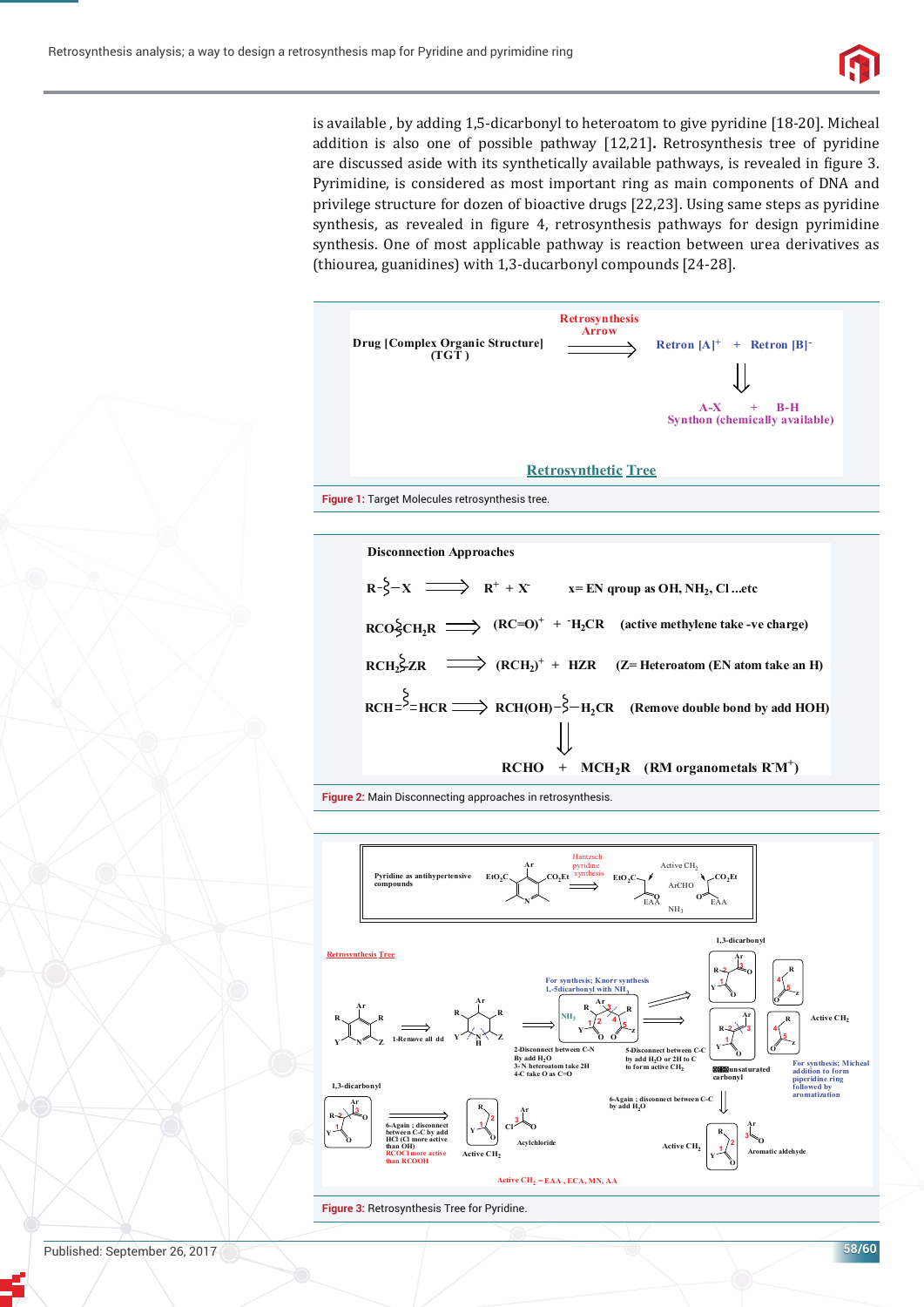



#### **Reference**

- 1. Hoffmann RW. Elements of Synthesis Planning. Springer-Verlag, Berling Heidelberg. 2009.
- 2. Corey EJ, Cheng XM. The Logic of Chemical Synthesis. John Wiley & Sons, NewYork. 1989.
- 3. Gaich T, Baran PS. Aiming for the ideal synthesis. J Org Chem. 2010; 75: 4657-4673. **Ref.:** https://goo.gl/EkXnHX
- 4. Wender PA. Toward the ideal synthesis and transformative therapies: the roles of step economy and function oriented synthesis. Tetrahedron. 2013; 69: 7529-7550. **Ref.:** https://goo.gl/sqdv1V
- 5. Riera A. Asymmetric Synthesis of Nitrogen Heterocycles. Angew Chemie Int Ed. 2009; 48: 9590. **Ref.:** https://goo.gl/cfAKFj
- 6. Burns MJ. Towards the Total synthesis of Phacelocarpus-2-pyrone A: Novel 2-pyrone chemistry. 2010. Ref.: https://goo.gl/cJPudn
- 7. Godin F, Mochirian P, St-Pierre G, Guindon Y. Total synthesis of zincophorin methyl ester. Stereocontrol of 1,2-induction using sterically hindered enoxysilanes. Tetrahedron. 2015; 71: 709- 726. **Ref.:** https://goo.gl/t8f1vE
- 8. Pfefferkorn JA, Bowles DM, Kissel W, Boyles DC, Choi C, et al. Development of a practical synthesis of novel, pyrrole-based HMG-CoA reductase inhibitors. Tetrahedron. 2007; 63: 8124-8134. **Ref.:** https://goo.gl/i7p8sg
- 9. Chen PS. Synthesis of Heterocyclic Natural Products and Analogues by Simon Fraser. 2012.
- 10. Luo Y, Hu Y. Synthesis and antifungal activity of 2-aryl-1,2,4-triazolo[1,5-a]pyridine derivatives. Arch. Pharm. (Weinheim). 2006; 339: 262-266. **Ref.:** https://goo.gl/XB59Mc
- 11. Mendes TCF, Raimundo JM, Nascimento-Junior NM, Fraga C, et al. Sedation and antinociception induced by a new pyrazolo[3,4-b]pyrrolo[3,4-d]pyridine derivative (LASSBio-873) is modulated by activation of muscarinic receptors. Pharmacol. Biochem. Behav. 2009; 94: 70-74. **Ref.:** https://goo.gl/W6sgqu
- 12. Mohareb RM, Zaki MY, Abbas NS. Synthesis, anti-inflammatory and anti-ulcer evaluations of thiazole, thiophene, pyridine and pyran derivatives derived from androstenedione. Steroids. 2015; 98: 80-91. **Ref.:** https://goo.gl/UTGTPU
- 13. Drug TN. Synthesis of heterocyclic compounds Heterocyclic compounds. Heterocycles. 2010.
- 14. Fleita DH, Mohareb RM, Sakka OK. Antitumor and antileishmanial evaluation of novel heterocycles derived from quinazoline scaffold: a molecular modeling approach. Med Chem Res. 2012; 22: 2207- 2221. **Ref.:** https://goo.gl/f4kmFT
- 15. Hamada N, Abdo N. Synthesis, Characterization, Antimicrobial Screening and Free-Radical Scavenging Activity of Some Novel Substituted Pyrazoles. Molecules. 2015; 20: 10468-10486. **Ref.:** https://goo.gl/md94H2
- 16. Miyamoto Y, Banno Y, Yamashita T, Fujimoto T, Oi S, et al. Design and synthesis of 3- pyridylacetamide derivatives as dipeptidyl peptidase IV (DPP-4) inhibitors targeting a bidentate interaction with Arg125. Bioorganic Med Chem. 2011; 19: 172-185. **Ref.:** https://goo.gl/mtdn2p